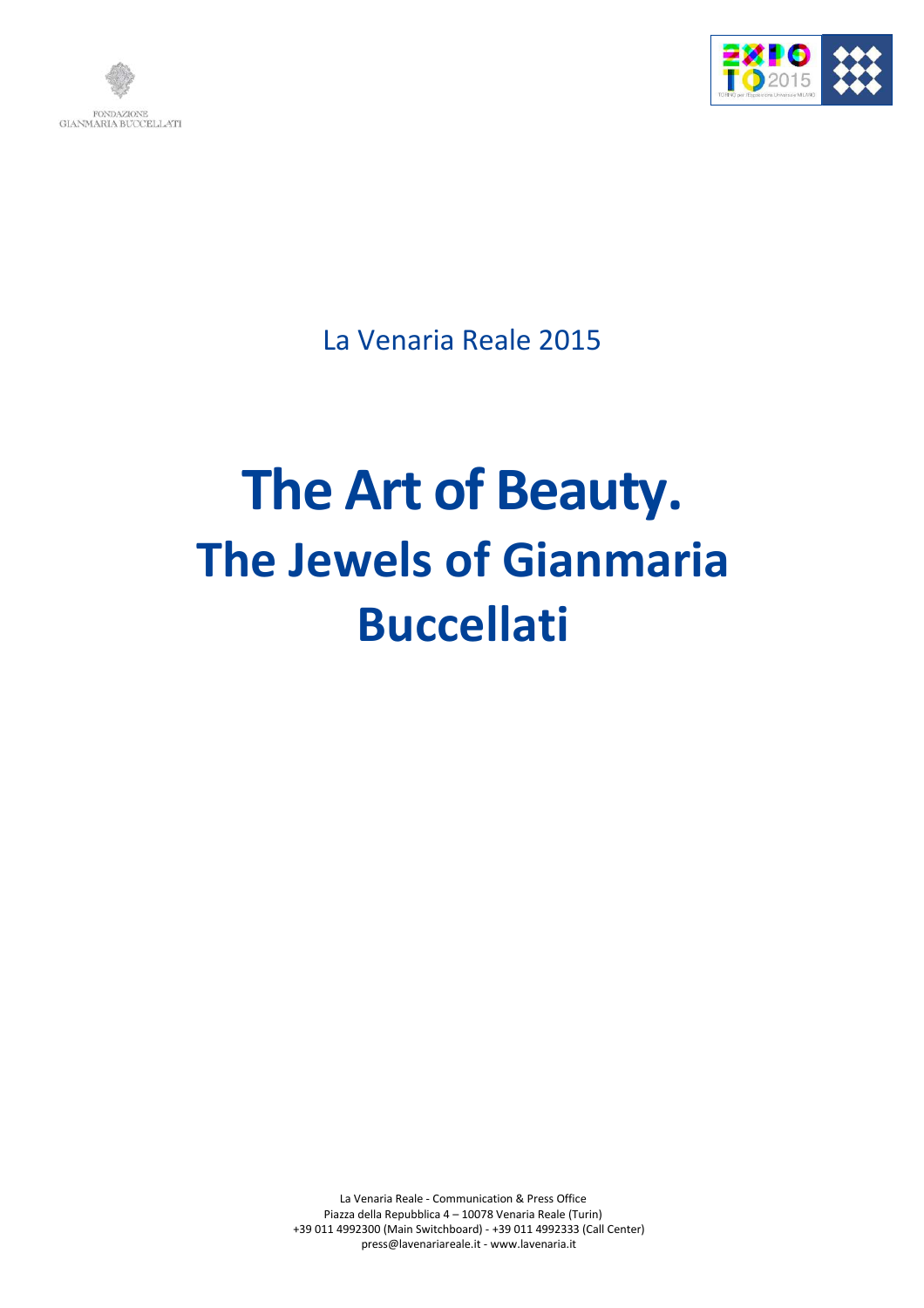



### *The Art of Beauty. The Jewels of Gianmaria Buccellati*

*From 21 March to 30 August 2015 (Rooms of the Arts)*

The allure and the elegance of the **extraordinary jewelry and high jewelry creations by Gianmaria Buccellati** have found an ideal setting at the **Reggia di Venaria**, the grandiose monumental complex in the vicinity of Turin, a masterpiece of architecture and landscape declared part of UNESCO's World Heritage.

In the Rooms of the Arts of the Reggia di Venaria, **from 21 March to 30 August 2015**, the exhibition "**The Art of Beauty. The Jewels of Gianmaria Buccellati**" presents more than **90 precious creations, many of which are on display for the first time,** that demonstrate how creativity, tradition and artisanal excellence have become the cornerstones of the success of Gianmaria Buccellati all over the world.

The exhibition, curated by Chiara Tinonin with Gianmaria and Rosie Buccellati, is the result of the collaboration between the Consorzio La Venaria Reale, the Fondazione Gianmaria Buccellati and the Fondazione di Studi dell'Arte Orafa e dei suoi Protagonisti, coordinated by the Swiss Luxury Culture Management. The exhibition retraces the **fascinating artistic and entrepreneurial history of Gianmaria Buccellati and the ambitions of his genius**, also through his own recollections and the pictures of the photographer Giò Martorana, that provide an original visual journey through the aesthetic tenets of the Buccellati style.

The display is made up of **three sections** and presents Gianmaria Buccellati's extraordinary ability to interpret and elaborate precious materials, leading to innovative creations that dialogue with the past. Gianmaria was able to take a fresh look at the various forms of artistic expression of Antiquity, the Renaissance and Rococo and he found in them an endless source of inspiration for patterns and themes to be transformed and applied to the various categories of precious artefacts.

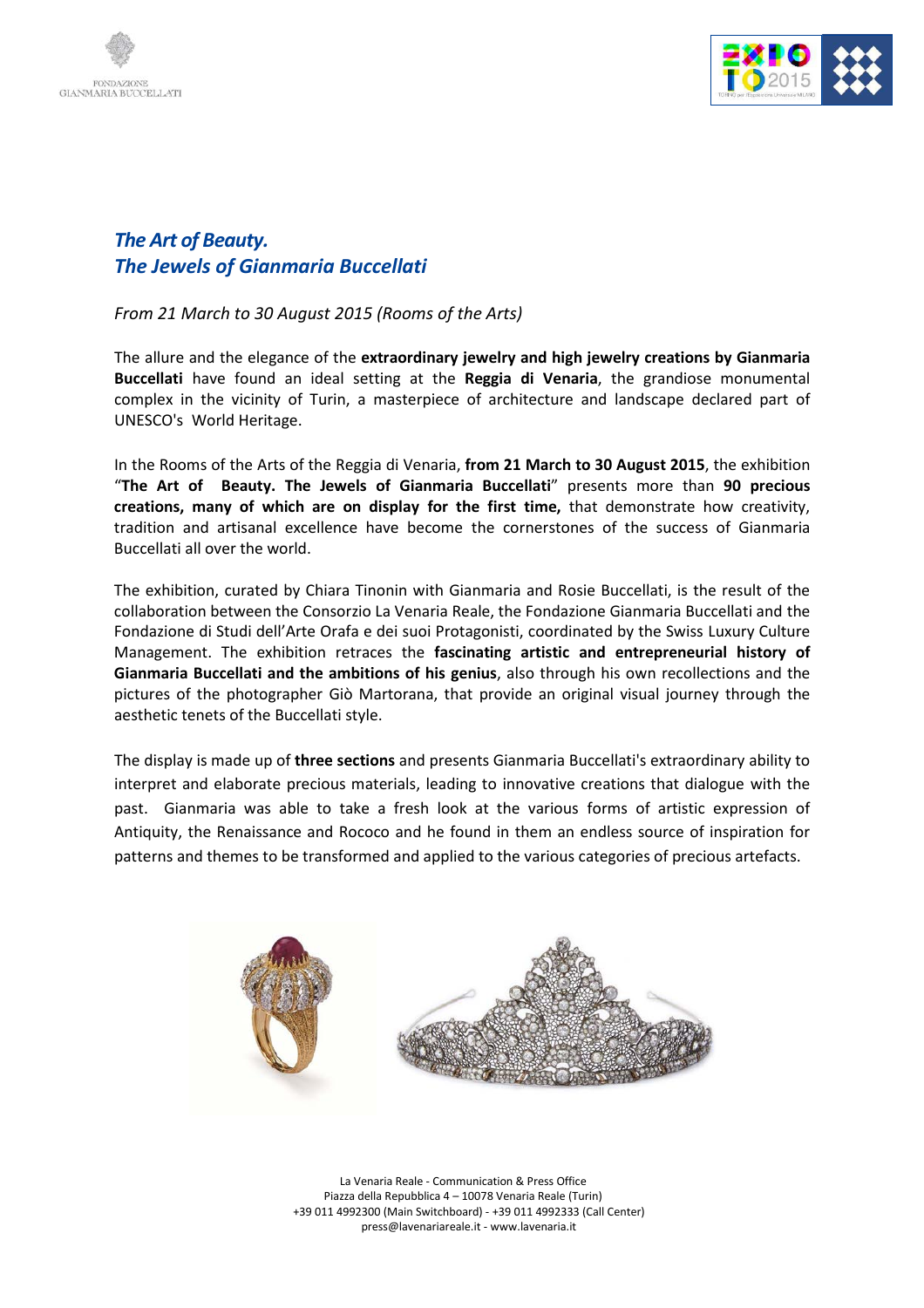



The first section explores **Gianmaria's childhood years in Milan between the two World Wars**, when his father Mario established his name as the first Italian jeweler to revive ancient goldsmithing techniques from the Renaissance, growing close to the local high society and the cultural milieu of La Scala, and a great friend of Gabriele D'Annunzio. With the contribution of the art historian Paola Goretti, the exhibition presents, for the first time ever, the complete set of plaques that *il Vate* ("the Poet") commissioned to him to celebrate his endeavors and the mottos that he penned for his most audacious feats.

Magnificent and previously unseen pieces of Buccellati jewelry from the 30s and 40s introduce the second section **"An Italian in the world"**, that illustrates the **most significant phases of Gianmaria's career after taking up his father's legacy upon his death** , in 1965.

After overseeing for two years the laboratories created by his father, Gianmaria, inspired by a broad vision of the international market, opened various stores in the Far East, notably in Hong Kong and in Japan, as well as in Europe. His success is punctuated by the inauguration, in 1979, of a boutique in Paris, in the prestigious Place Vendôme, the world sanctuary of *haute joaillerie.*

The company grows in parallel to the artistic consecration of its creations. Gianmaria is celebrated with awards and exhibitions organized by the world's leading museums, like the Smithsonian Institution in Washington D.C., the Kremlin Museum in Moscow and, more recently, the Silver Museum of Palazzo Pitti in Florence. The display presents a selection of creations spanning over seventy years that made the Buccellati style unique and distinctive in the history of contemporary jewelry. One example is the *Grand Dame* brooch, designed as a tribute to maternity, that features an extremely rare *Melo-Melo* pearl from the Vietnam sea, the thirteenth out of one hundred existing specimens for color and size.

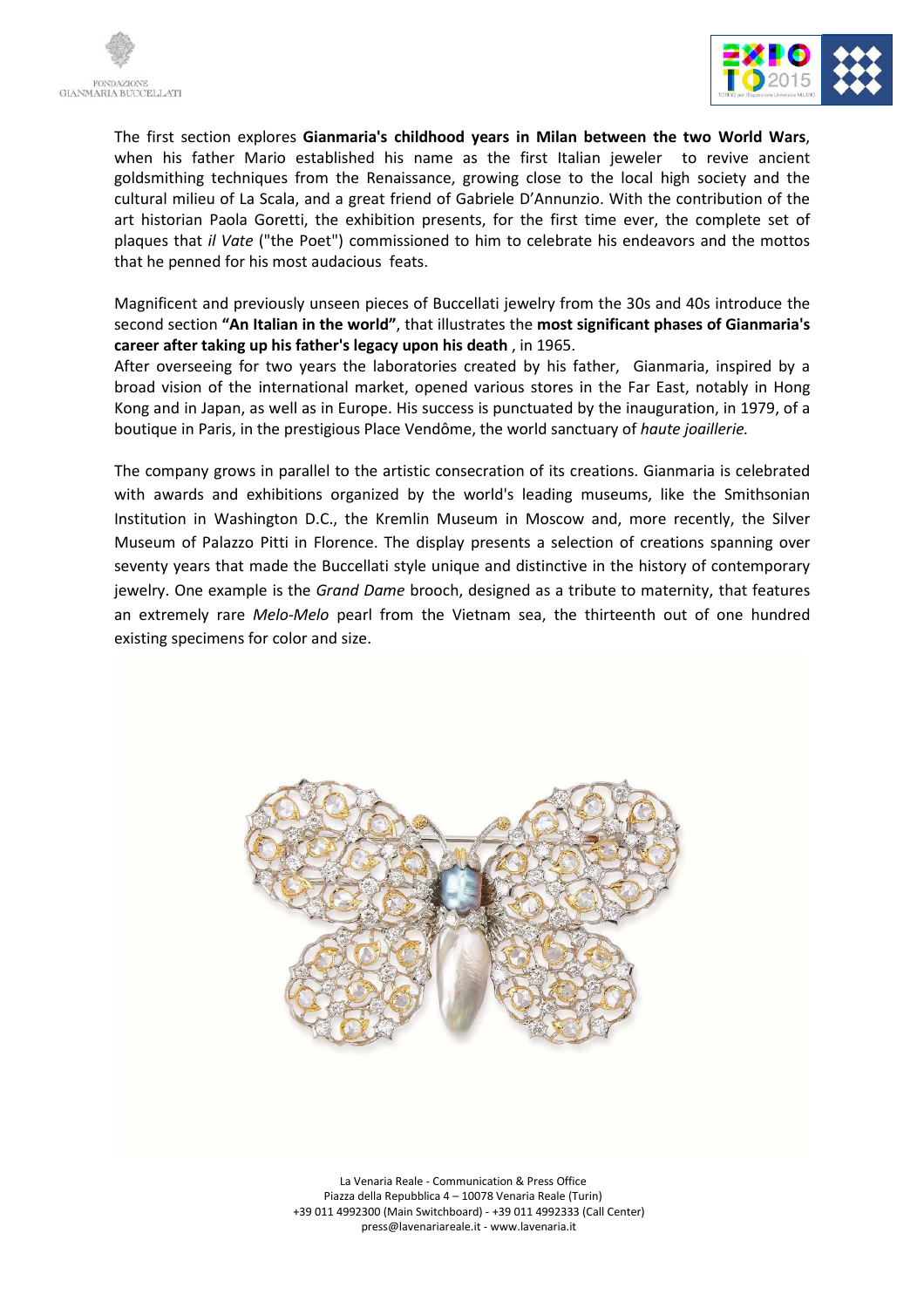



The display closes ideally with a **celebration of the creative, designing and executing mastery of Gianmaria Buccellati** with unique pieces that are presented as genuine works of art (third section of the exhibition). These include the *Boscoreale Cups*, that Mario and Gianmaria created based on the Treasure of Boscoreale that was discovered in 1895 in the Roman Villa della Pisanella, and the *Precious Objects* series of exquisite cups inspired by the study of and passion for the jewelry collections of Florence in the Renaissance , that were not designed for commercial purposes.

The inspiration for this series took form during a visit of the Silver Museum of Palazzo Pitti in Florence, where the jewelry masterpieces of the Medici are conserved. Deeply fascinated by these artefacts, Gianmaria decided to measure himself against the creation of pieces that would compete, for their execution technique, splendor and opulence, with their precursors.

On display **at Venaria are also** the *Queen's Cup,* created in 2008 for the exhibition at the Kremlin Museum; the *Rainbow Cup* from 2012, conceived as a tribute to Venus goddess of love and beauty, whose image in gold is the fulcrum of the whole structure; the *Holy Grail Cup* from 2013, a personal interpretation of the chalice used by Jesus at the Last Supper; and the *Cup Florentia,* presented for the first time at the recent exhibition at the Silver Museum in in Florence, in praise of the city that more than any other has been able to stimulate through its art treasures the imagination of this Milan-based goldsmith.

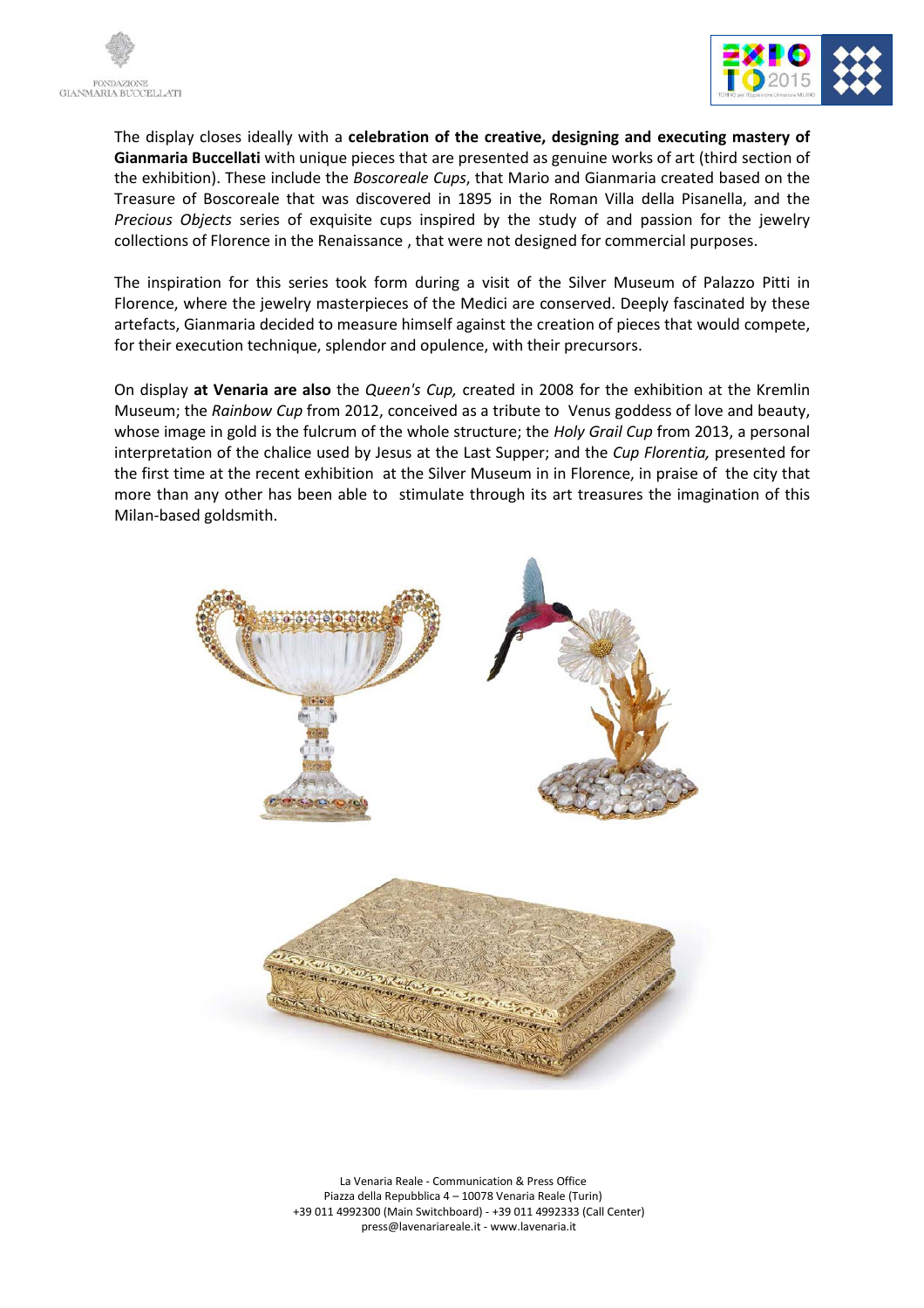



**Gianmaria Buccellati** was born in Milan on 21 May 1929. The fourth of five brothers, he is the first to follow in his father Mario's footsteps , starting to work in the Milan shop and laboratories at the age of 16. As a simple apprentice he learned the craft of goldsmithing while honing his innate talent as a designer and creator. At the age of 19 his father entrusts him with the management of the Milan store. The young Gianmaria meets in person the leading figures of Milan's entrepreneurial and financial world, that earn him the experience and connections that will be crucial for his training. At the same time he also collaborates in the management of the laboratories and in production.

After his father's death in 1965, a broad international vision leads Gianmaria to develop his own brand "Gianmaria Buccellati" in Europe and particularly in the Far East, in markets like Hong Kong and Japan. This early expansion is crowned by the inauguration, in 1979, of a grand boutique in Paris, in the prestigious Place Vendôme, the world sanctuary of *haute joaillerie*.

The genius of the Gianmaria Buccellati's art has been celebrated at leading museums with major exhibitions. The most notable examples are the extremely successful event organized at the Smithsonian Institution in Washington DC in 2000, at the Kremlin Museum in Moscow in 2008 and last year at Palazzo Pitti in Florence.

In 2008 the Fondazione Gianmaria Buccellati was created to safeguard Mario's and particularly Gianmaria's vast legacy of expertise, objects and drawings. The Foundation is also engaged in a program to popularize the Italian art of jewelry worldwide.

In collaboration with:



Coordinated by:

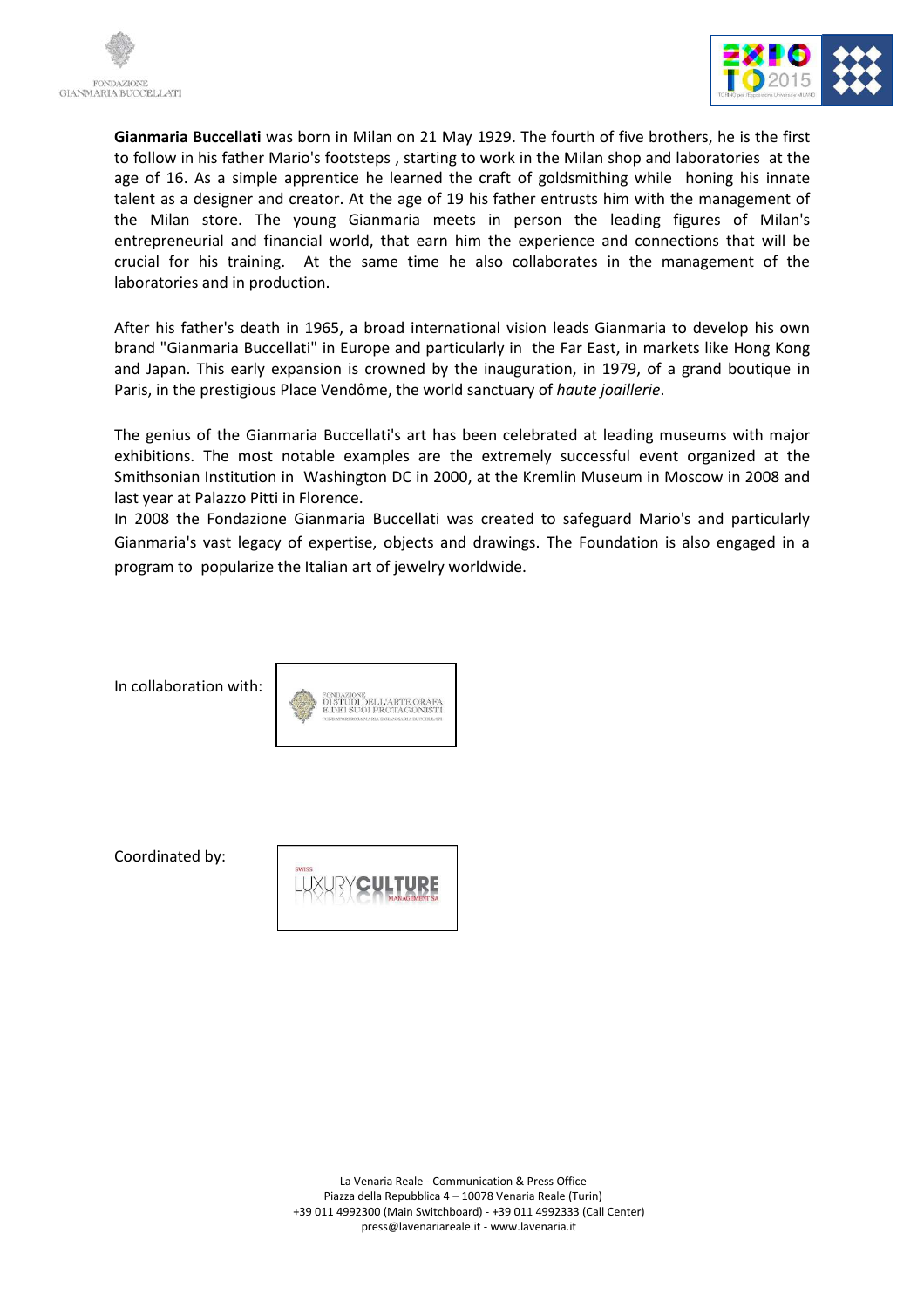



#### *The Art of Beauty. The Jewels of Gianmaria Buccellati*

Reggia di Venaria (Turin), Rooms of the Arts 21 March - 30 August 2015

Opening times (exhibition and Reggia): Tuesday to Friday: from 9 to 17 Saturday, Sunday and holidays: from 9.30 to 19.30 Monday: closed (except festivities, same openings times as Sunday) Last admission 1 hour before closing time.

Admission: Full ticket: 12 euros Discounted (groups of min.12 people, over 65, categories eligible for discounted tickets): 10 euros Discounted age 6 to 21(young visitors from 6 to 20 years of age) 6 euros Schools (groups of min. 18 students, free admission for 2 teachers every 27 students): 3 euros Free admission for children under the age of 6 and other eligible categories. *Combo tickets are also available for the Reggia and other exhibitions under way at La Venaria Reale.*

Information: ph. +39 011 4992333 www.lavenaria.it

#### **Press contacts:**

**Reggia di Venaria** ph. +39 011 4992300 press@lavenariareale.it

## **CLP Public Relations**

Anna Defrancesco, ph. 02 36 755 700 anna.defrancesco@clponline.it; www.clponline.it **Press release and images available at www.clponline.it**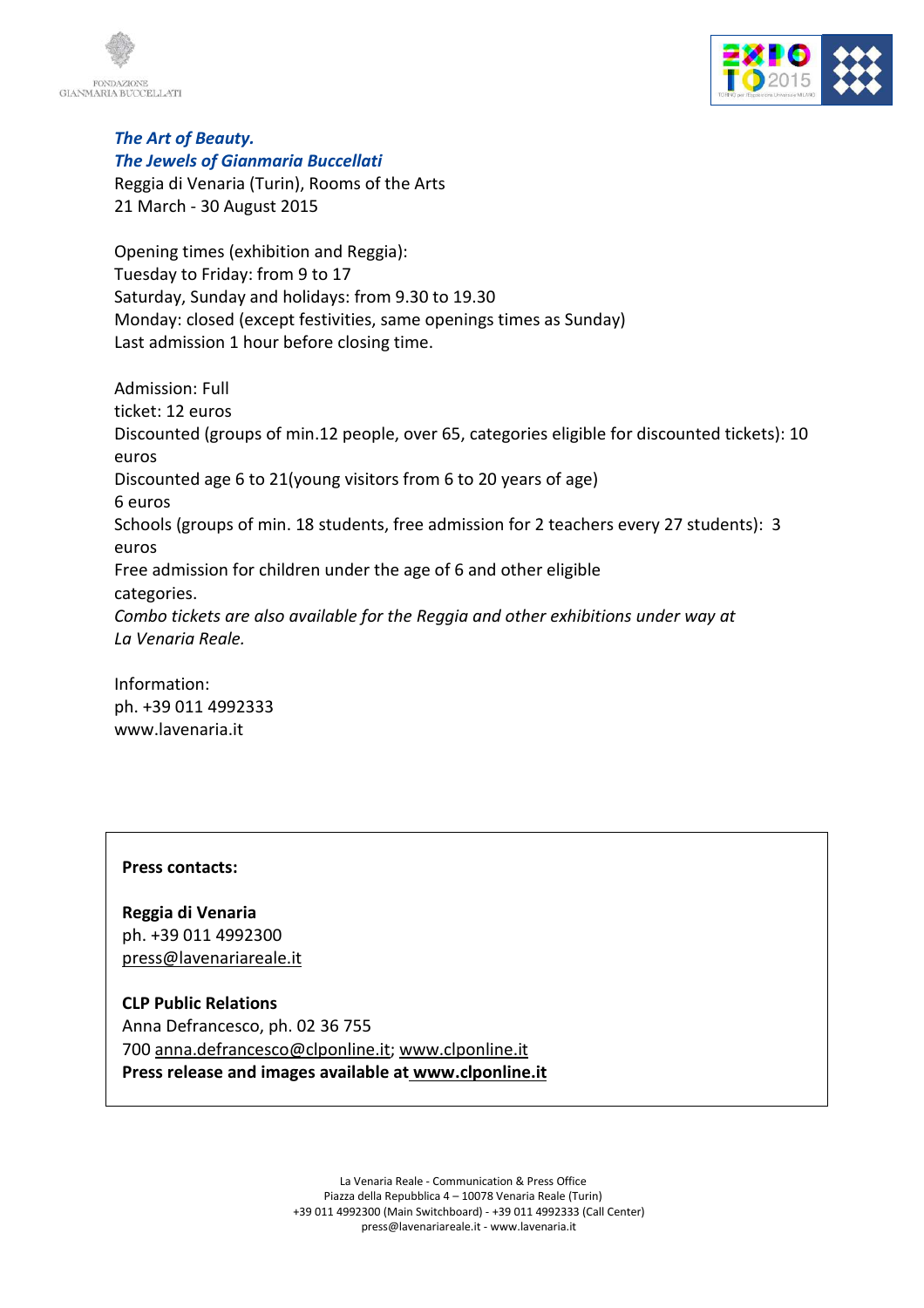



# **LA VENARIA REALE COMMUNICATION & PRESS OFFICE**

Andrea Scaringella (Head) Matteo Fagiano Maria Clementina Falletti Cristina Negus Paolo Palumbo Carla Testore

ph. +39 011 4992300 press@lavenariareale.it www.lavenaria.it